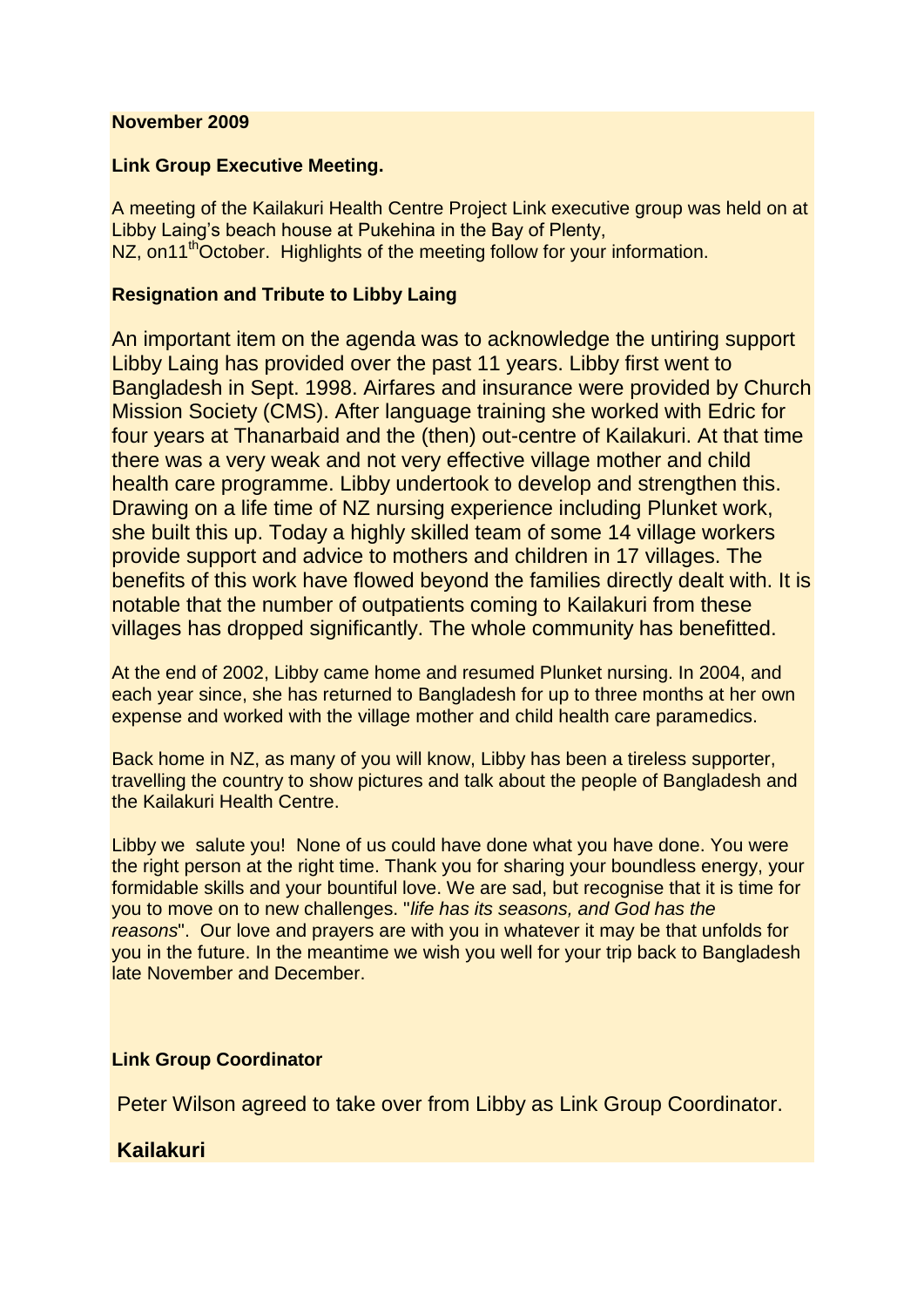Edric gave a brief outline of the current situation. The past couple of years have been quite difficult with political uncertainty, rampant inflation, constant pressure from increased demand for services. Although Bangladesh now has a new elected government, corruption has returned and if anything is worse than it has been previously. Inflow of money for project support has been increasing, but is unpredictable as to when it comes and how much.

Within this framework, an attempt has been made to restrict growth so that standards can be maintained within the available budget. Over-all there has been a small increase in the numbers of outpatients, inpatients and diabetics in the diabetes programme.

For some time feelers have been put out unsuccessfully within Bangladesh and internationally for a Dr to replace Edric as Medical Officer in Charge. As an interim measure it seems likely that the Japanese Overseas Christian Medical Cooperative Service (more commonly know as the Japan Christian Service or JCS) may supply a Dr for a minimum of one 12 month assignment. A lady Japanese Dr has now visited Kailakuri twice, staying there for three weeks on the second occasion, and she has indicated a willingness to work there. Advice from the JCS is that they will be interviewing her in November. Please pray for a positive outcome.

If the Japanese Dr does come to Kailakuri, it will be necessary to build a residence for her at an estimated cost of about NZ\$1,700.

Further help will also come in the form of an intern from the USA. This young man has completed his pre-medical science degree and will spend six months working at Kailakuri. Although having these extra personnel will make demands on Edric, it is also hoped that they will free up some of his time which can be devoted to preparing for the future.

Turning to the future, Edric laid out a three point plan aimed to strengthen Kailakuri and deal with the issue of somebody to replace him.

(i) Administration and Funding Liaison. A weakness of the present operation is that Edric is the only person on the staff who is fluent in spoken and written English. An English language capability is needed for:

- · Liaison with Donors
- Correspondence, newsletters and reporting
- Dealing with visitors and the Bangladesh Government.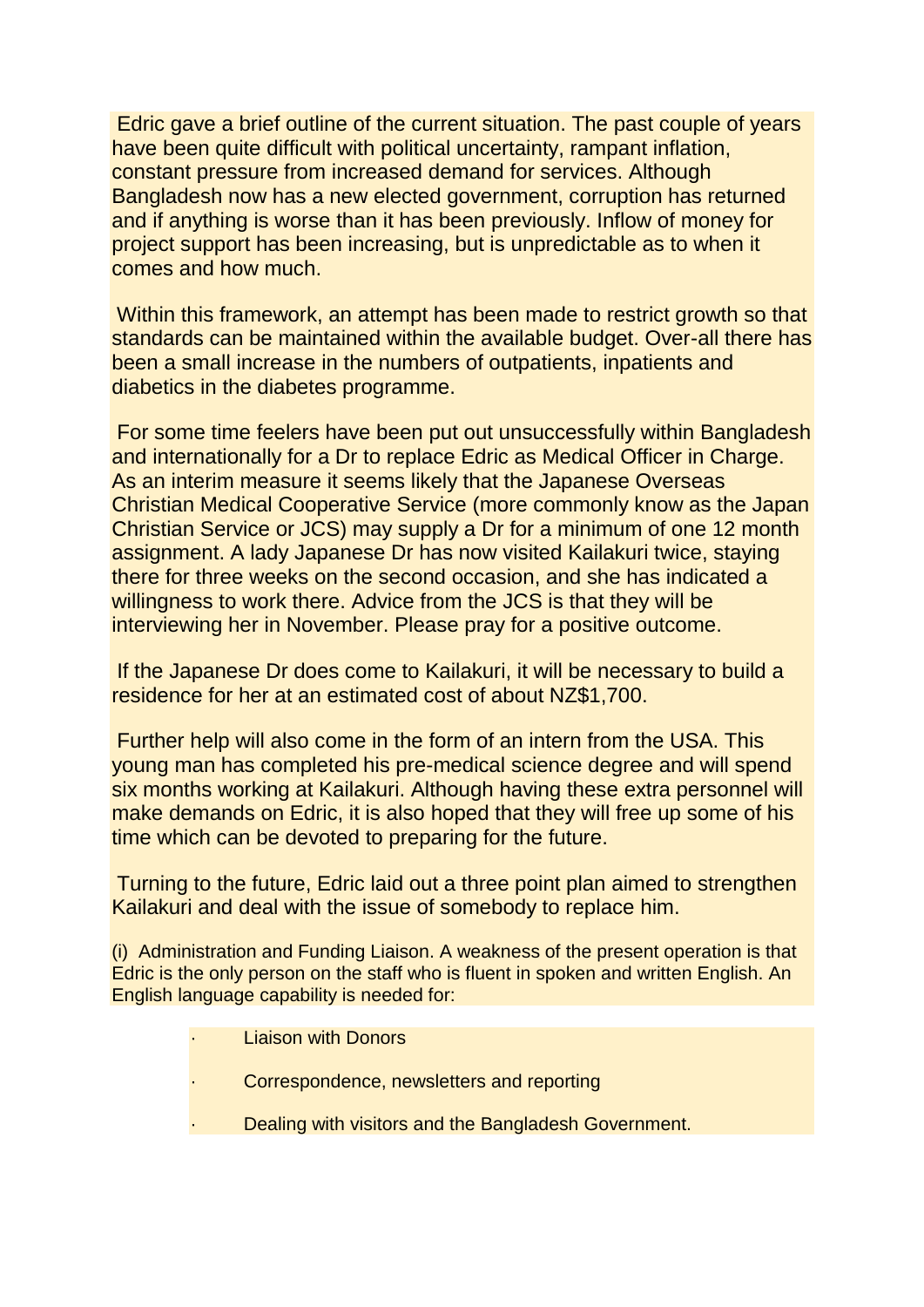Edric's proposal is that a volunteer Mission Administration/Liaison person be sought to undertake these tasks for a period of about four years, including language study. The volunteer Administration/Liaison person would also assist with non-medical project management.

(ii) Strengthen Local Staff Leadership. Senior staff to undertake part time formal training in Mymensingh.

(iii) Bengali Senior Nurse as Medical Officer in Charge. Assuming no Dr can be found to take over from Edric, a religious order within Bangladesh will be approached with the aim of attracting a senior experienced nursing Sister who would undertake a period of training and familiarisation in each of the Health Centre departments before taking over as Medical Officer in Charge.

The group discussed this and agreed that this was a pragmatic and workable plan, with the proviso that it should be approached flexibly so as to respond to any changing circumstances.

### **NZ Tour**

Edric has been back in NZ since the beginning of September and has already travelled to and addressed gatherings in Hamilton, Te Kuiti, New Plymouth, Stratford, Wanganui, Hastings, Gisborne Whakatane and Tauranga.

At the end of this week, after spending time with his Mother in Whakatane, he will travel again, this time to Wellington and the South Island. After this Edric will return to Whakatane for about two weeks before proceeding to Auckland and Whangaparoa for more meetings and departure back to Bangladesh on December 7<sup>th</sup> 2009.

## **June 2009**

Dr. Edric Baker will be returning home to NZ to visit his elderly mother later this year. He will also tour to parts of NZ to speak to interested groups and share with them news about the Kailakuri Health Centre.If your group would like to have Edric visit, please email: [kailakurihealthcentre@gmail.com](mailto:kailakurihealthcentre@gmail.com)

# **March 2009**

### **Dear Friends of Kailakuri – Bangladesh**,

We join with the Staff at Kailakuri in extending our sincere sympathy to Edric, his mother Betty, his two sisters, three brothers and extended family,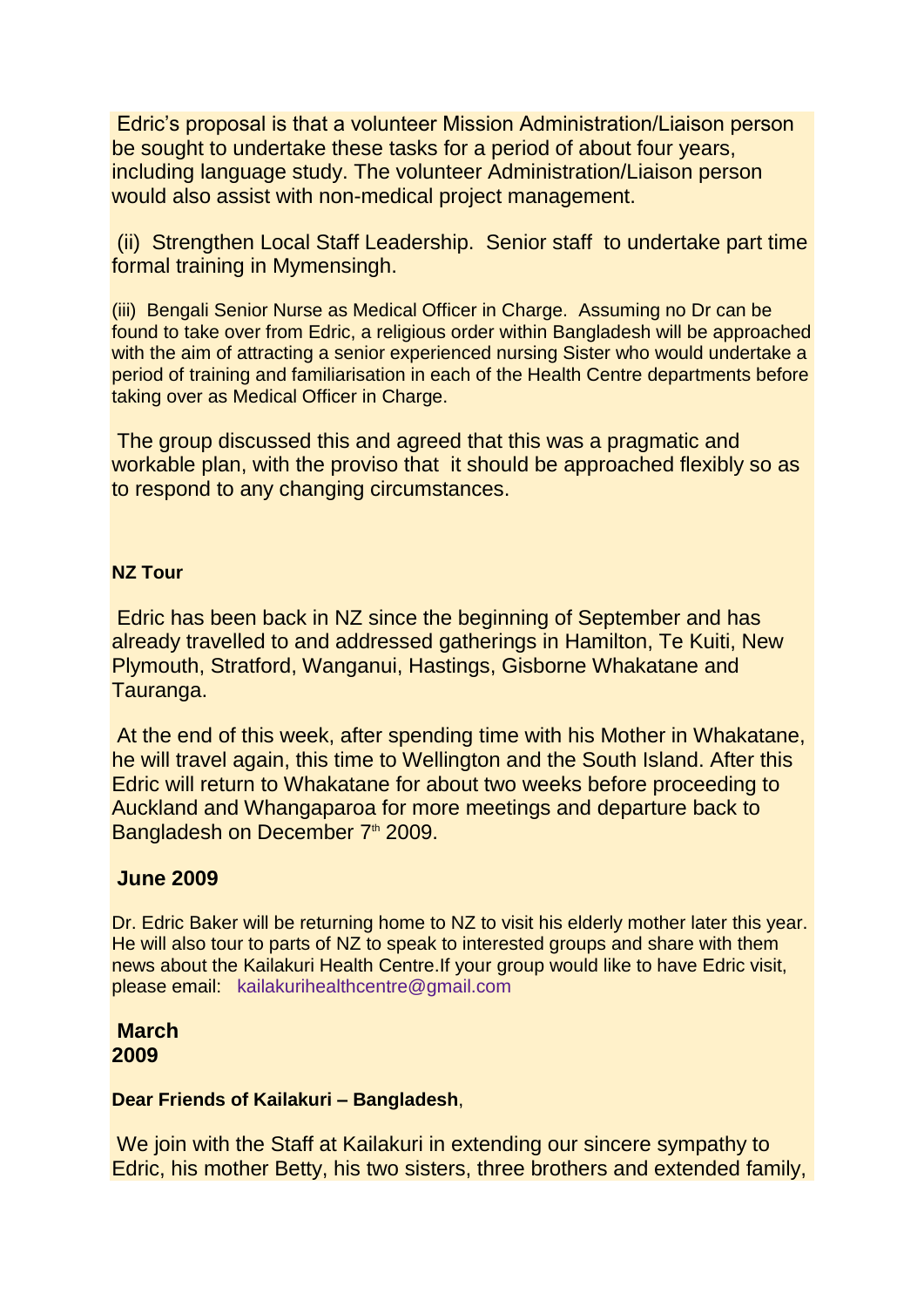on the recent death of John, a loving husband, father, grandfather and great-grandfather. (13th February 2009)

Edric was unable to return to New Zealand in time for John's funeral service, but hopes to come for a private visit in approximately 4-6 weeks, to spend quality time with his mother and family members. Our thoughts and prayers are with them all.

Edric reports from Kailakuri that:-

a) the work continues to go well – no shortage of it.

b) the Bangladesh general election at the end of December was very successful with an absence of the usual violence. The winning party was elected with a large majority and there is a general mood of optimism throughout the country.

c) the last two rice harvest have been good ones and if this continues with the crop being presently planted, then the country will have food security for the next 12 months.

d) prices of some of the basic commodities (cooking oil, rice, and fuel) have started to fall

e) thanks to Roton's firm encouragement, the 2008 annual report is well underway.

f) financially we are still running the project on the wonderful response of last years appeal. This should cover us for a good part of this year.

Libby reports:-

During my visit to Kailakuri at the end of last year I was once again impressed by the level of commitment and dedication of the staff. I was also very impressed by the level of knowledge of the senior paramedics. This was brought home to me during the visit of two Australian and one New Zealand nurse (Judy) who were part of a team of 12 from the Australia - New Zealand Burn's Association. They came to Dhaka to give seminars to health professionals (mainly doctors) on the latest treatment for burns. Judy, who heard Edric speak in Auckland last year, expressed a strong desire to visit Kailakuri when in Bangladesh, and her two friends were happy to accompany her. They came for three days and very kindly offered to share their knowledge with our senior staff. This necessitated two sessions. At the beginning of the second session, as the staff were being questioned to check their level of understanding, it became very obvious that our senior staff were right up with the play, including the mathematical calculations, and knew and understood exactly what was expected of them. The senior staff have now used other teaching sessions to pass on what they learnt to the rest of the staff members. This means the gardeners and cooks as well as the care givers know how to treat burns in the first 24 hours of their occurrence- the critical period for a healthy outcome.